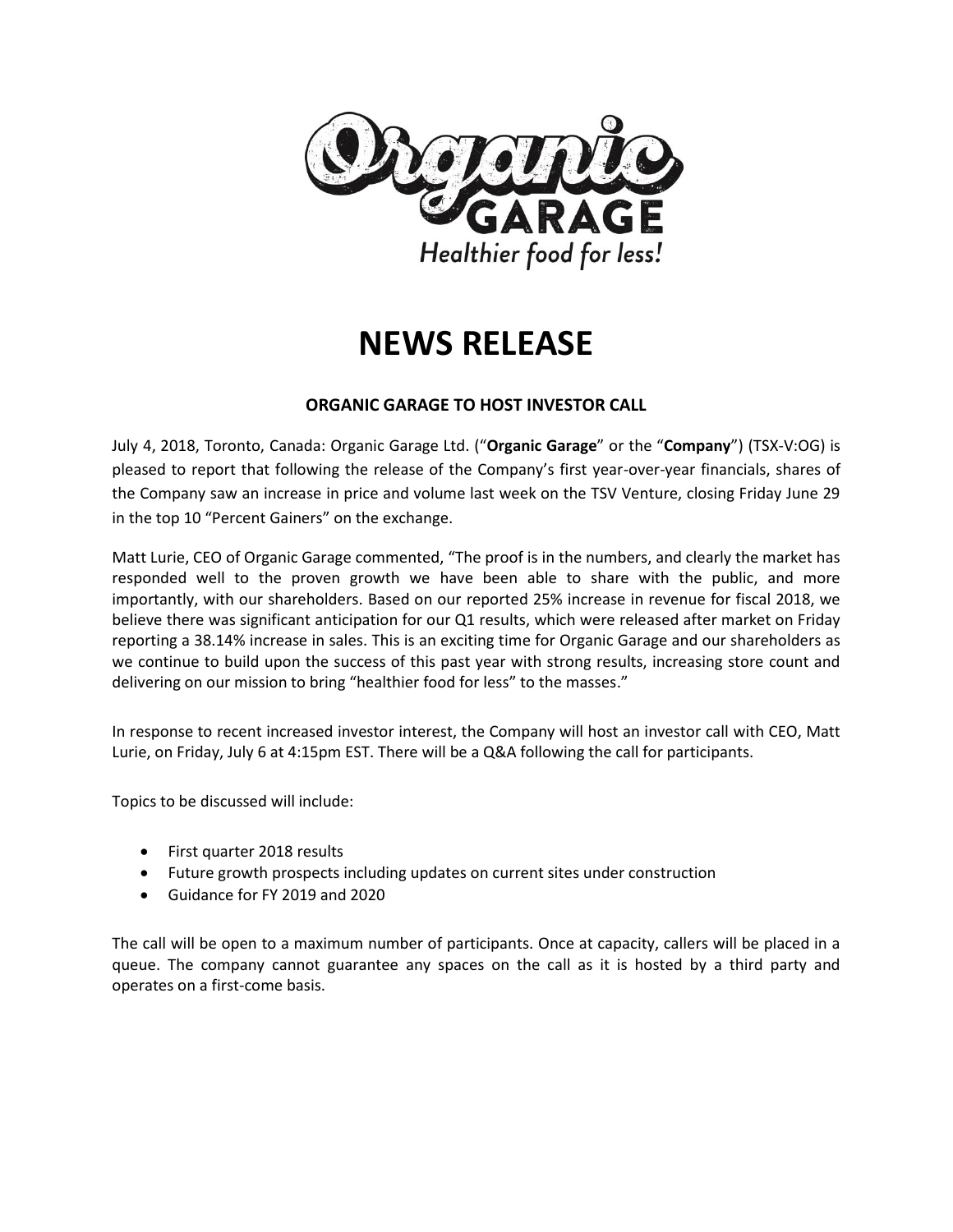Dial In Numbers: 604-681-8564 Vancouver

403-532-5601 Calgary or International

780-429-5820 Edmonton

416-623-0333 Toronto

613-212-0171 Ottawa

514-687-4017 Montreal

00-800-9358-7111 Germany

Toll Free Dial-In Number: 1-855-353-9183 from Canada and USA

Toll Free Dial-In Germany: 00-800-9358-7111

Participant Passcode: 33887#

### **About Organic Garage Ltd.**

Organic Garage (TSX-V: OG) is one of Canada's leading independent organic grocers committed to offering its customers a wide selection of healthy and natural products at everyday affordable prices. The company's stores are in prime retail locations designed to give customers an inclusive, unique and value-focused grocery shopping experience. Founded in 2005 by a fourth generation grocer, Organic Garage is headquartered in Toronto and operates a highly efficient supply chain through its centralized distribution centre. The company is focused on continuing to expand its retail footprint within the Greater Toronto Area. For more information please visit the Organic Garage website at [www.organicgarage.com.](http://www.organicgarage.com/)

#### **For further information please contact:**

Evan Clifford T: (416) 201-9390 E: investor\_relations@organicgarage.com W: www.organicgarage.com

**THE TSX VENTURE EXCHANGE HAS NOT REVIEWED AND DOES NOT ACCEPT RESPONSIBILITY FOR THE ADEQUACY OR ACCURACY OF THE CONTENT OF THIS NEWS RELEASE.**